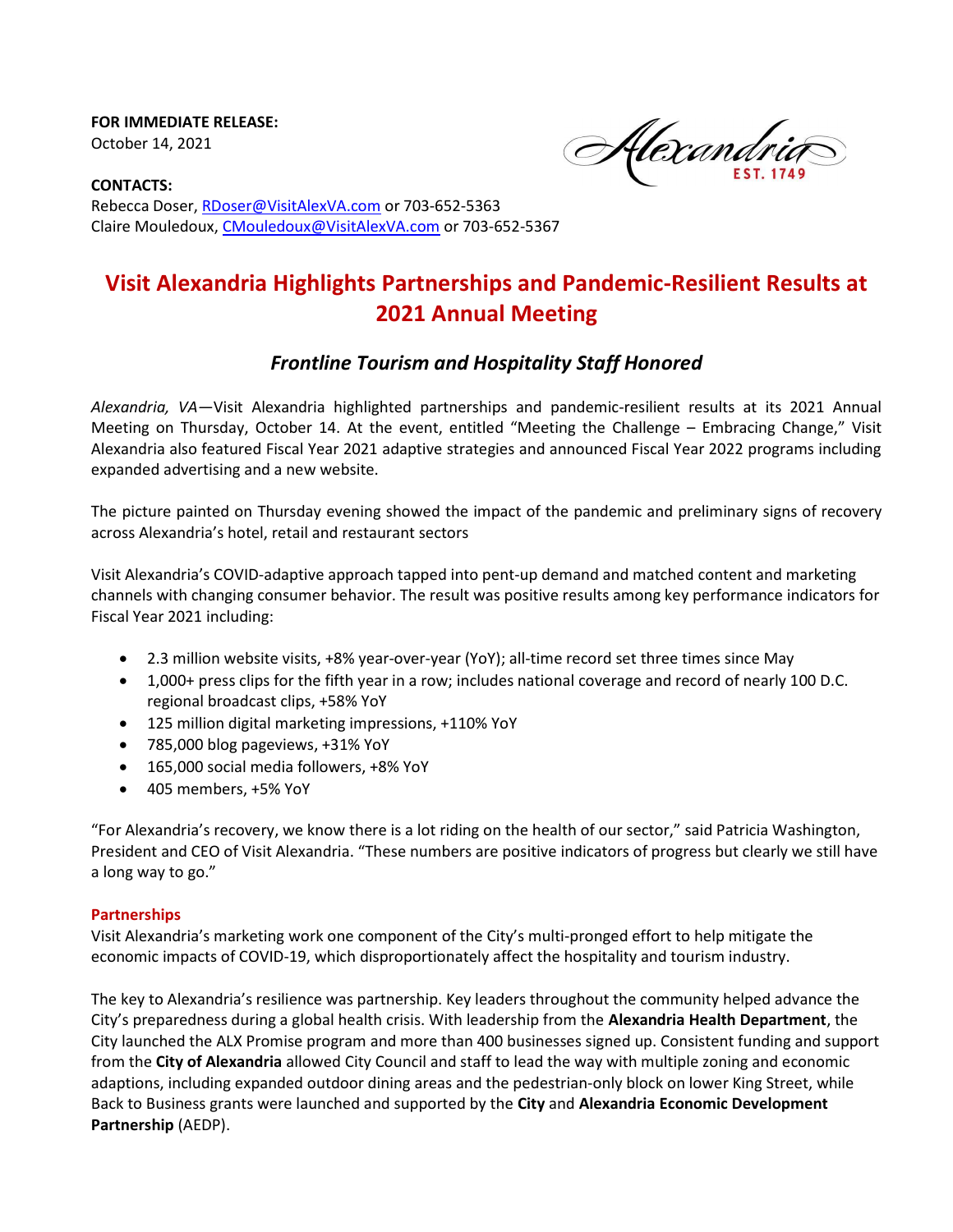Visit Alexandria recognized retiring City Manager Mark Jinks and his transformational contributions to the City and the hospitality sector. Visit Alexandria also presented a video that honors the city's frontline hospitality staff, featuring the resilience and dedication of the people that make it possible for small businesses, tours, attractions and hotels to operate and work toward recovery.

#### Fiscal Year 2021 Programs

Highlights of Fiscal Year 2021 programs include:

- "Think Small" destination travel campaign which leveraged Alexandria's 2020 ranking as a Top 5 Best Small City by the Condé Nast Traveler Readers' Choice Awards as travel began to resume and consumer research showed that travelers felt more comfortable in smaller towns and cities.
- Flex Getaway and Love Your Summer hotel packages which generated a quarter of a million page views to VisitAlexandriaVA.com.
- D.C. regional strategies including the Only in ALX campaign, waterfront campaign and content themes including outdoor experiences, holiday happenings and micro-weddings.
- Expanded retail promotions included an expanded outdoor footprint for Alexandria Sidewalk Sale in collaboration with the City, the Old Town Business Association and Del Ray Business Association, and holiday promotions including the "Show Love. Shop Local." campaign and the first-ever Alexandria Shop Small Week.
- A new to-go model and offering for single diners for Alexandria Restaurant Week.
- The meeting sales team connecting with over 1,000 contacts and implementing more than 30 events showcasing Visit Alexandria members to keep our destination engaged with meeting planners.

#### Looking Ahead

New promotional opportunities are ahead for Alexandria in fiscal year 2022. With American Rescue Plan Act (ARPA) funding from the City, Visit Alexandria's 34% increase in advertising efforts will include new media like streaming audio and Expedia, and an increased presence in YouTube, Connected TV and native advertising. The ARPA advertising expansion includes outreach to audiences of color with two new ad campaigns – a **Spanish**language campaign in regional print, radio and social media channels and the just-launched Drop-In Black travel campaign featuring iconic and new travel experiences.

In spring 2022, Visit Alexandria will launch a new website featuring a mobile-first design, faster page speed, new mapping and more. As small cities with big tourism ambitions continue to shine, Alexandria will leverage its new #3 ranking on Condé Nast Traveler's 2021 Best Small Cities list across various mediums. The return of Alexandria's signature special events includes Visit Alexandria-produced events Alexandria Holiday Boat Parade of Lights and Portside in Old Town festival, while Visit Alexandria's sales team will focus on retention of regional meetings, in-person site visits and destination familiarization tours.

# ABOUT VISIT ALEXANDRIA AND ALEXANDRIA, VA

Visit Alexandria is the nonprofit tourism marketing organization for Alexandria, Virginia. Named a Top 3 Best Small City in the U.S. 2021 by the Condé Nast Traveler Readers' Choice Awards, Alexandria hums with a cosmopolitan feel and a walkable lifestyle—a welcoming weekend escape next to our nation's capital. Founded in 1749, Old Town Alexandria is the nation's third oldest locally designated historic district, boasting more than 200 independent restaurants and boutiques alongside intimate historic museums and new happenings at the waterfront. At the heart of it all is bustling King Street, a walkable mile recognized as one of the "Great Streets" of America. Walk in the footsteps of George Washington and America's Founding Fathers while learning about Black history and African American changemakers that have shaped the history of Alexandria and the U.S. Learn more at VisitAlexandriaVA.com.

# Connect with us!

Web: VisitAlexandriaVA.com